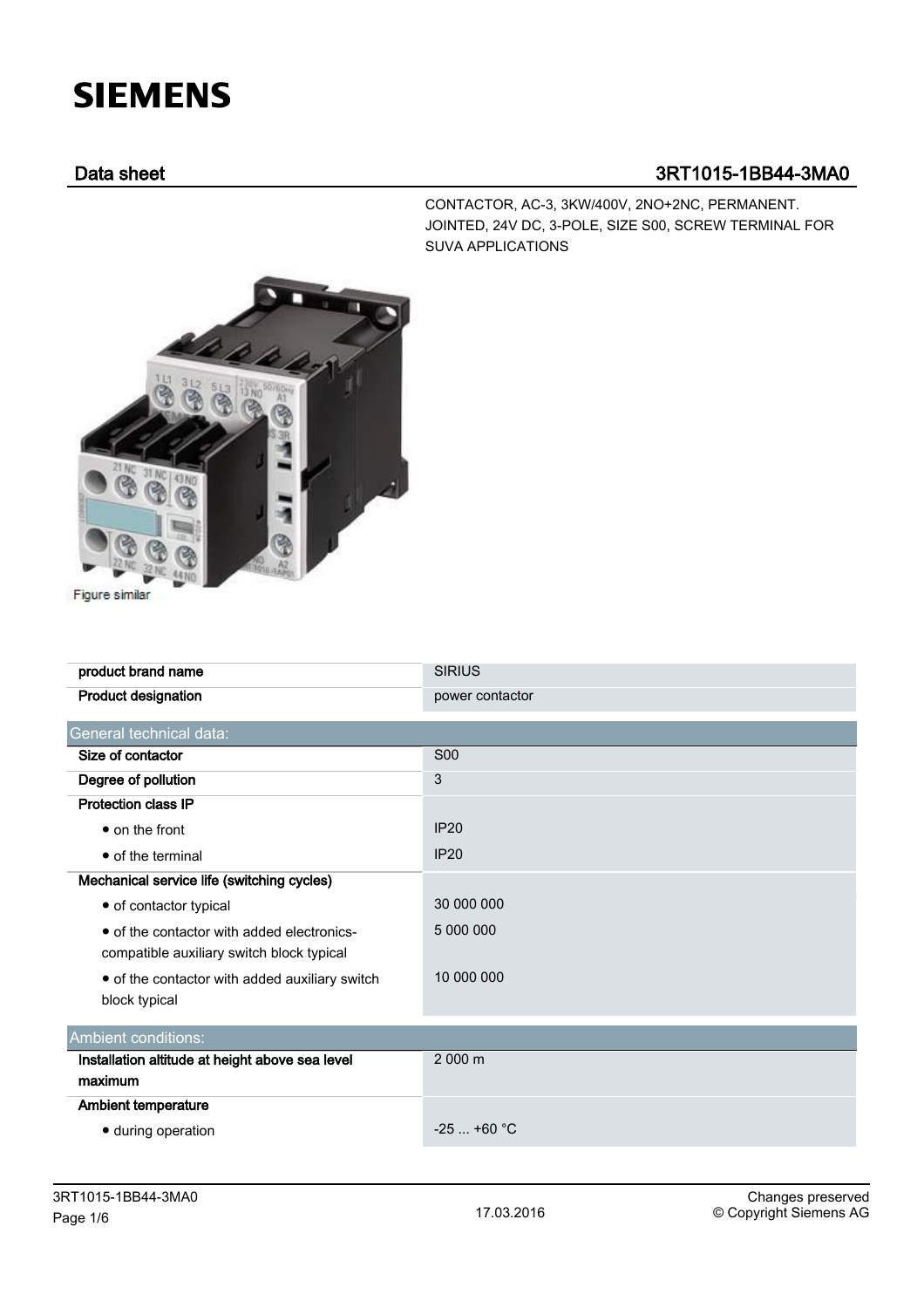| Main circuit:                                      |              |  |  |  |  |
|----------------------------------------------------|--------------|--|--|--|--|
| Number of NO contacts for main contacts            | 3            |  |  |  |  |
| Number of NC contacts for main contacts            | $\mathbf 0$  |  |  |  |  |
| <b>Operating current</b>                           |              |  |  |  |  |
| • at AC-1 at 400 V                                 |              |  |  |  |  |
| - at ambient temperature 40 °C rated value         | 18 A         |  |  |  |  |
| • at AC-1 up to 690 V                              |              |  |  |  |  |
| - at ambient temperature 40 °C rated value         | 18 A         |  |  |  |  |
| - at ambient temperature 60 °C rated value         | 16 A         |  |  |  |  |
| $\bullet$ at AC-3                                  |              |  |  |  |  |
| - at 400 V rated value                             | 7 A          |  |  |  |  |
| <b>Operating current</b>                           |              |  |  |  |  |
| • at 1 current path at DC-1                        |              |  |  |  |  |
| - at 24 V rated value                              | 15 A         |  |  |  |  |
| - at 110 V rated value                             | 1.5A         |  |  |  |  |
| • with 2 current paths in series at DC-1           |              |  |  |  |  |
| - at 24 V rated value                              | 15 A         |  |  |  |  |
| - at 110 V rated value                             | 8.4 A        |  |  |  |  |
| • with 3 current paths in series at DC-1           |              |  |  |  |  |
| - at 24 V rated value                              | 15 A         |  |  |  |  |
| - at 110 V rated value                             | 15 A         |  |  |  |  |
| <b>Operating current</b>                           |              |  |  |  |  |
| • at 1 current path at DC-3 at DC-5                |              |  |  |  |  |
| - at 24 V rated value                              | 15 A         |  |  |  |  |
| - at 110 V rated value                             | 0.1A         |  |  |  |  |
| • with 2 current paths in series at DC-3 at DC-5   |              |  |  |  |  |
| - at 110 V rated value                             | 0.25A        |  |  |  |  |
| - at 24 V rated value                              | 15 A         |  |  |  |  |
| • with 3 current paths in series at DC-3 at DC-5   |              |  |  |  |  |
| - at 110 V rated value                             | 15 A         |  |  |  |  |
| - at 24 V rated value                              | 15 A         |  |  |  |  |
| <b>Operating power</b>                             |              |  |  |  |  |
| $\bullet$ at AC-1                                  |              |  |  |  |  |
| - at 400 V rated value                             | <b>11 kW</b> |  |  |  |  |
| • at AC-2 at 400 V rated value                     | 3 kW         |  |  |  |  |
| $\bullet$ at AC-3                                  |              |  |  |  |  |
| - at 400 V rated value                             | 3 kW         |  |  |  |  |
| - at 500 V rated value                             | 3.5 kW       |  |  |  |  |
| - at 690 V rated value                             | 4 kW         |  |  |  |  |
| Power loss [W] at AC-3 at 400 V for rated value of | 0.42W        |  |  |  |  |
| the operating current per conductor                |              |  |  |  |  |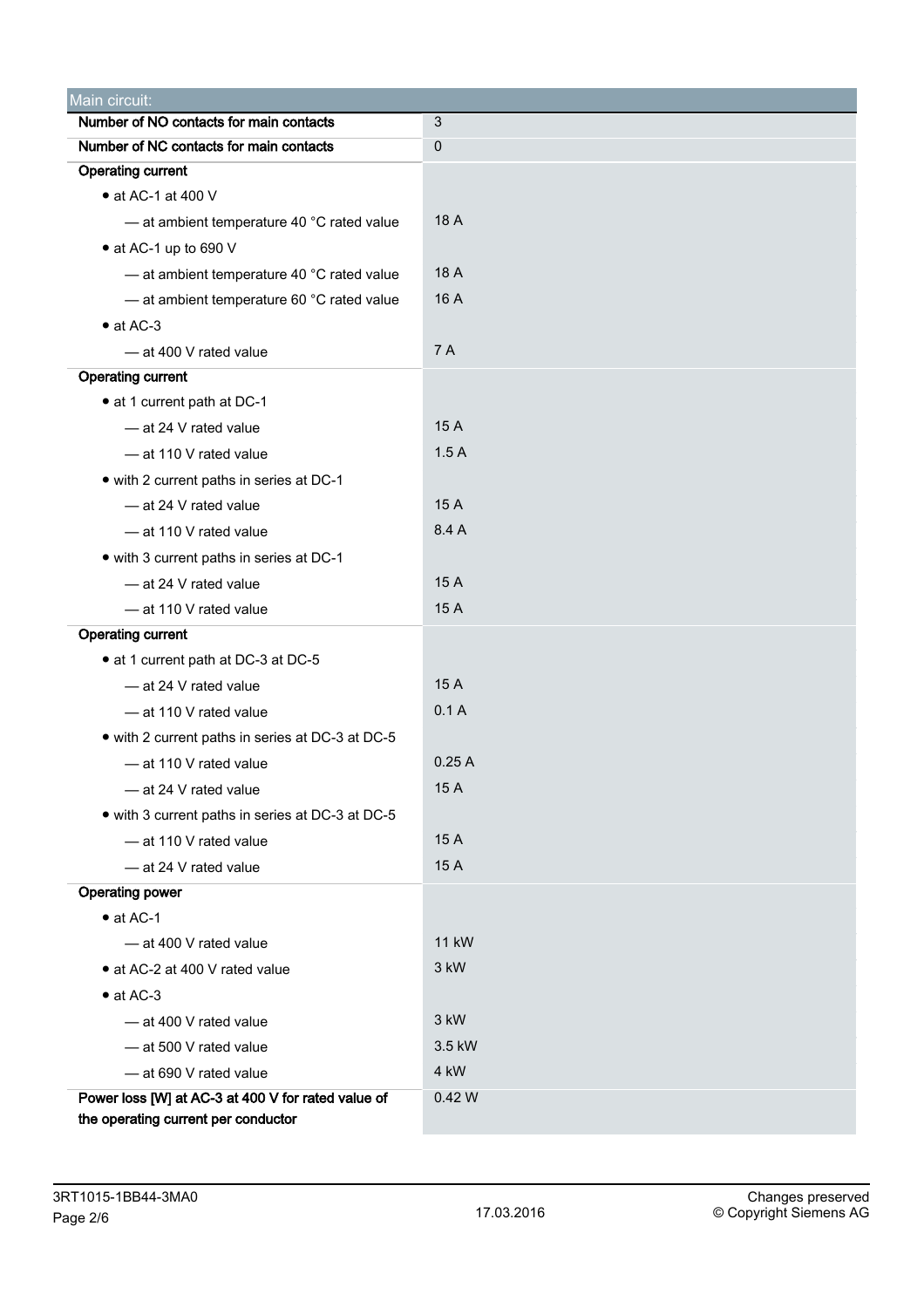| Control circuit/ Control:                                          |                                                              |  |  |
|--------------------------------------------------------------------|--------------------------------------------------------------|--|--|
| Type of voltage of the control supply voltage                      | <b>DC</b>                                                    |  |  |
| Control supply voltage at DC                                       |                                                              |  |  |
| • rated value                                                      | 24 V                                                         |  |  |
| Operating range factor control supply voltage rated                | 0.851.1                                                      |  |  |
| value of magnet coil at DC                                         |                                                              |  |  |
| Closing power of magnet coil at DC                                 | 3.3 W                                                        |  |  |
| Holding power of magnet coil at DC                                 | 3.3 W                                                        |  |  |
| Auxiliary circuit:                                                 |                                                              |  |  |
| Number of NC contacts                                              |                                                              |  |  |
| • for auxiliary contacts                                           |                                                              |  |  |
| - instantaneous contact                                            | $\overline{2}$                                               |  |  |
| Number of NO contacts                                              |                                                              |  |  |
| • for auxiliary contacts                                           |                                                              |  |  |
| — instantaneous contact                                            | 2                                                            |  |  |
| Operating current at AC-12 maximum                                 | 10 A                                                         |  |  |
| <b>Operating current at AC-15</b>                                  |                                                              |  |  |
| • at 230 V rated value                                             | 6 A                                                          |  |  |
| • at 400 V rated value                                             | 3A                                                           |  |  |
| <b>Operating current at DC-12</b>                                  |                                                              |  |  |
| • at 60 V rated value                                              | 6 A                                                          |  |  |
| • at 110 V rated value                                             | 3A                                                           |  |  |
| • at 220 V rated value                                             | 1A                                                           |  |  |
| Operating current at DC-13                                         |                                                              |  |  |
| • at 24 V rated value                                              | 10 A                                                         |  |  |
| • at 60 V rated value                                              | 2A                                                           |  |  |
| • at 110 V rated value                                             | 1A                                                           |  |  |
| · at 220 V rated value                                             | 0.3A                                                         |  |  |
| Contact reliability of auxiliary contacts                          | 1 faulty switching per 100 million (17 V, 1 mA)              |  |  |
|                                                                    |                                                              |  |  |
| Short-circuit protection<br>Design of the fuse link                |                                                              |  |  |
| • for short-circuit protection of the main circuit                 |                                                              |  |  |
| - with type of coordination 1 required                             | fuse gL/gG: 35 A                                             |  |  |
|                                                                    | fuse gL/gG: 20 A                                             |  |  |
| - with type of assignment 2 required                               | fuse gL/gG: 10 A                                             |  |  |
| • for short-circuit protection of the auxiliary switch<br>required |                                                              |  |  |
| Installation/ mounting/ dimensions:                                |                                                              |  |  |
| <b>Mounting type</b>                                               | screw and snap-on mounting onto 35 mm standard mounting rail |  |  |
|                                                                    | according to DIN EN 50022                                    |  |  |
| · Side-by-side mounting                                            | Yes                                                          |  |  |
| Height                                                             | 57.5 mm                                                      |  |  |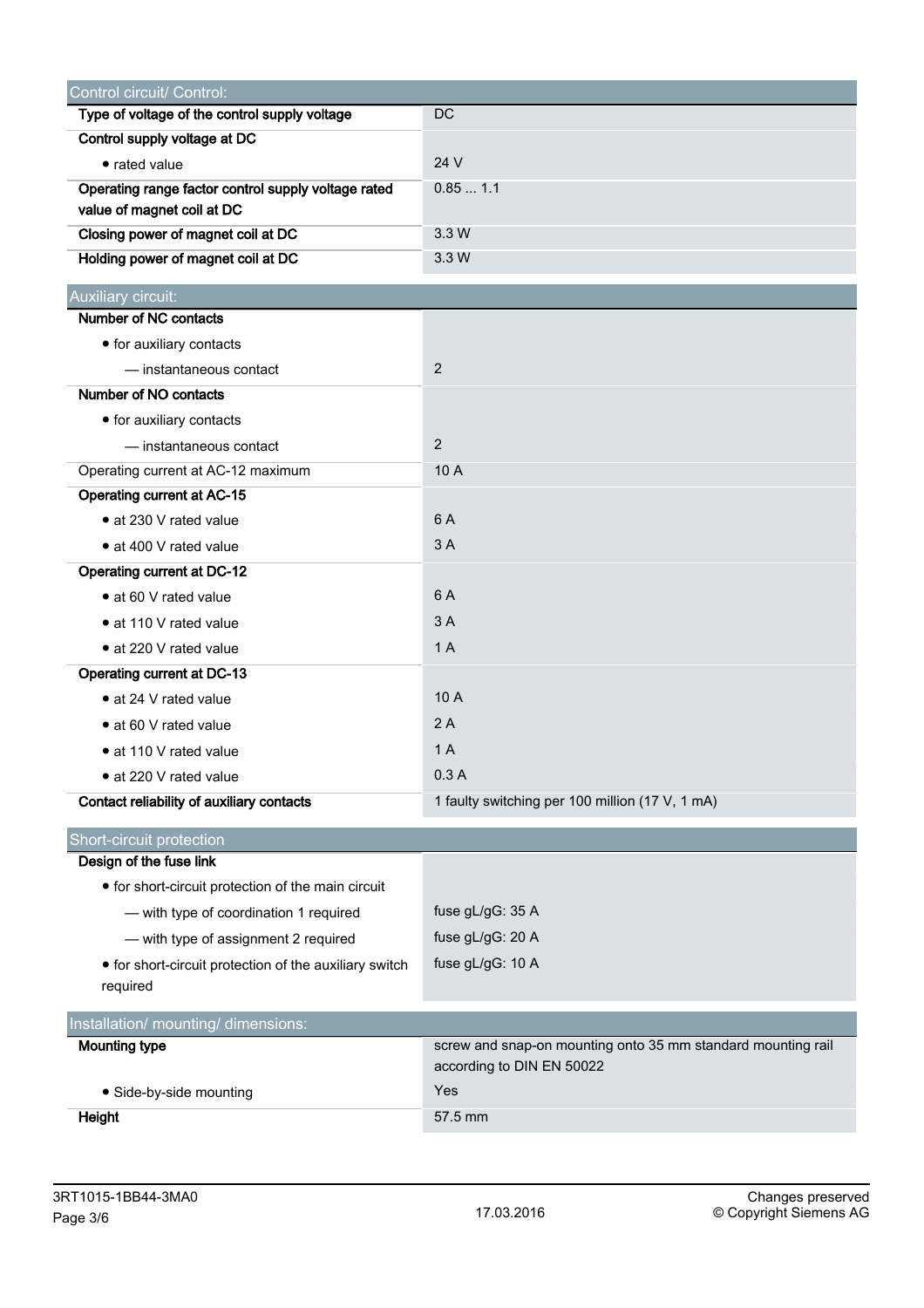| Width                                        | 45 mm                                                                                               |  |  |  |
|----------------------------------------------|-----------------------------------------------------------------------------------------------------|--|--|--|
| Depth                                        | 111 mm                                                                                              |  |  |  |
| Required spacing                             |                                                                                                     |  |  |  |
| • for grounded parts                         |                                                                                                     |  |  |  |
| — at the side                                | 6 mm                                                                                                |  |  |  |
| <b>Connections/Terminals:</b>                |                                                                                                     |  |  |  |
| Type of electrical connection                |                                                                                                     |  |  |  |
| • for main current circuit                   | screw-type terminals                                                                                |  |  |  |
| • for auxiliary and control current circuit  | screw-type terminals                                                                                |  |  |  |
| Type of connectable conductor cross-sections |                                                                                                     |  |  |  |
| $\bullet$ for main contacts                  |                                                                                                     |  |  |  |
| — solid                                      | 2x (0.5  1.5 mm <sup>2</sup> ), 2x (0.75  2.5 mm <sup>2</sup> ), max. 2x (0.75  4 mm <sup>2</sup> ) |  |  |  |
| - single or multi-stranded                   | $2x (0,5  1,5 mm^2)$ , $2x (0,75  2,5 mm^2)$ , max. $2x (0,75  4 mm^2)$                             |  |  |  |
| - finely stranded with core end processing   | $2x (0.5  1.5 mm2)$ , $2x (0.75  2.5 mm2)$                                                          |  |  |  |
| • at AWG conductors for main contacts        | 2x (20  16), 2x (18  14), 1x 12                                                                     |  |  |  |
| Type of connectable conductor cross-sections |                                                                                                     |  |  |  |
| • for auxiliary contacts                     |                                                                                                     |  |  |  |
| — solid                                      | 2x (0.5  1.5 mm <sup>2</sup> ), 2x (0.75  2.5 mm <sup>2</sup> ), max. 2x (0.75  4 mm <sup>2</sup> ) |  |  |  |
| - finely stranded with core end processing   | $2x (0.5  1.5 mm2)$ , $2x (0.75  2.5 mm2)$                                                          |  |  |  |
| • at AWG conductors for auxiliary contacts   | 2x (20  16), 2x (18  14), 1x 12                                                                     |  |  |  |
| Certificates/approvals                       |                                                                                                     |  |  |  |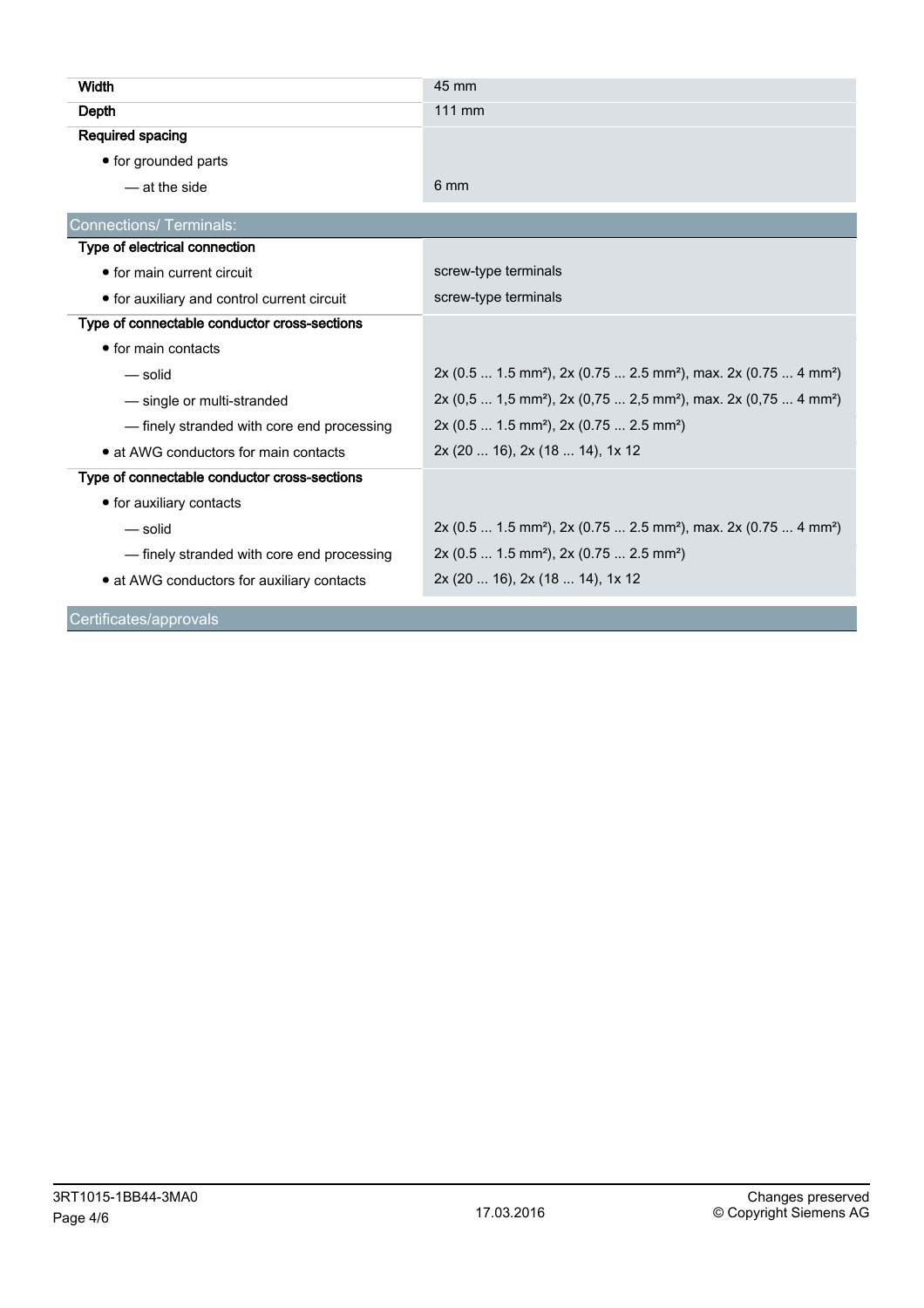| <b>General Product Approval</b> |                   |                 | <b>Functional</b>          | <b>Declaration of</b> | <b>Test</b>                        |  |  |
|---------------------------------|-------------------|-----------------|----------------------------|-----------------------|------------------------------------|--|--|
|                                 |                   |                 | Safety/Safety              | Conformity            | <b>Certificates</b>                |  |  |
|                                 |                   |                 | of Machinery               |                       |                                    |  |  |
|                                 |                   |                 | Baumusterprüfbesc          |                       | spezielle                          |  |  |
|                                 | Н<br>Ы            |                 | heinigung                  | E                     | Prüfbescheinigunge<br>$\mathsf{n}$ |  |  |
| <b>CSA</b>                      |                   | UL              |                            | EG-Konf.              |                                    |  |  |
|                                 |                   |                 |                            |                       |                                    |  |  |
|                                 |                   |                 |                            |                       |                                    |  |  |
| <b>Shipping Approval</b>        |                   |                 |                            |                       |                                    |  |  |
|                                 | 子                 |                 |                            |                       |                                    |  |  |
|                                 |                   | GL <sup>O</sup> | <b>Lloyd's</b><br>Register |                       |                                    |  |  |
| <b>ABS</b>                      | DNV<br><b>DNV</b> | GL              | LRS                        | <b>PRS</b>            | <b>RINA</b>                        |  |  |
|                                 |                   |                 |                            |                       |                                    |  |  |
|                                 |                   |                 |                            |                       |                                    |  |  |
| Shipping                        | other             |                 |                            |                       |                                    |  |  |
| Approval                        |                   |                 |                            |                       |                                    |  |  |
|                                 | Bestätigungen     | sonstig         | Umweltbestätigung          |                       |                                    |  |  |
|                                 |                   |                 |                            |                       |                                    |  |  |
| <b>RMRS</b>                     |                   |                 |                            |                       |                                    |  |  |

## Further information

Information- and Downloadcenter (Catalogs, Brochures,…) <http://www.siemens.com/industrial-controls/catalogs>

Industry Mall (Online ordering system)

<https://mall.industry.siemens.com/mall/en/en/Catalog/product?mlfb=3RT10151BB443MA0>

Cax online generator

<http://support.automation.siemens.com/WW/CAXorder/default.aspx?lang=en&mlfb=3RT10151BB443MA0>

Service&Support (Manuals, Certificates, Characteristics, FAQs,...) <https://support.industry.siemens.com/cs/ww/en/ps/3RT10151BB443MA0>

Image database (product images, 2D dimension drawings, 3D models, device circuit diagrams, EPLAN macros, ...) [http://www.automation.siemens.com/bilddb/cax\\_de.aspx?mlfb=3RT10151BB443MA0&lang=en](http://www.automation.siemens.com/bilddb/cax_de.aspx?mlfb=3RT10151BB443MA0&lang=en)